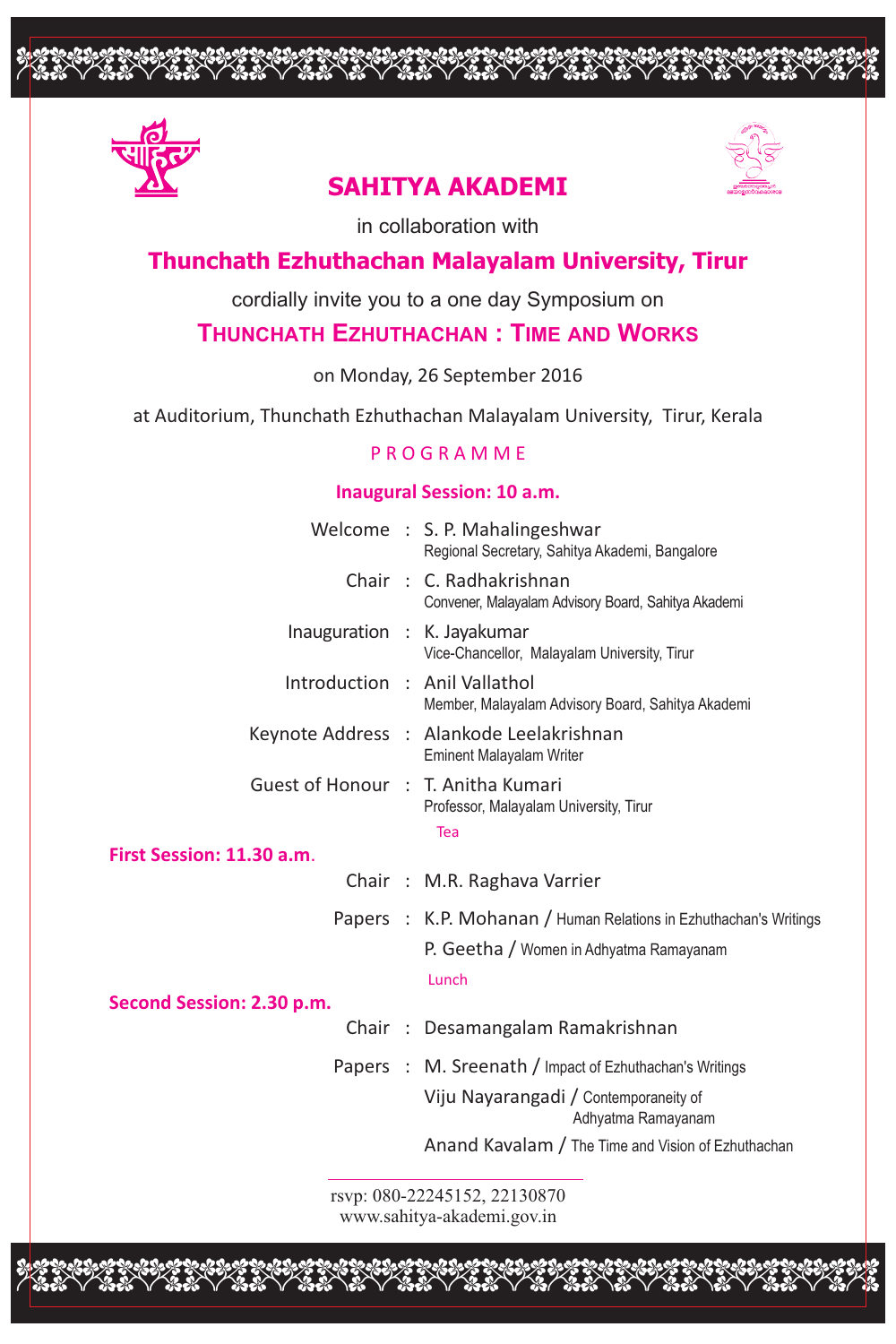

# സാഹിത്യ അക്കാദമി



## തുഞ്ചത്തെഴുത്തച്ഛൻ മലയാള സർവ്വകലാശാല, തിരൂർ

സഹകരണത്തോടെ സംഘടിപ്പിക്കുന്ന ഏകദിന സിംപോസിയത്തിലേയ്ക്

## സ്നേഹപൂർവ്വം സ്വാഗതം

## വിഷയം : തുഞ്ചത്തെഴുത്തച്ഛൻ - കാലവും കൃതികളും

തിയ്യതി : തിങ്ക $\infty$ , 26 സെപറ്റംബർ 2016

സ്ഥലം : രംഗശാല, തുഞ്ചത്തെഴുത്തച്ഛൻ മലയാള സർവ്വകലാശാല, തിരൂർ, കേരളം

#### കാര്യപരിപാടി

## ഉദ്ഘാടനം : രാവിലെ 10ന്

|  | സ്വാഗതം : എസ്.പി. മഹാലിംഗേശ്വർ<br>റീജിയണൽ സെക്രട്ടറി, സാഹിത്യ അക്കാദമി, ബംഗളൂരു     |
|--|-------------------------------------------------------------------------------------|
|  | അധ്യക്ഷൻ : സി. രാധാകൃഷ്ണൻ<br>കൺവീനർ, മലയാദ്ദം ഉപദേശക സമിതി, സാഹിത്യ അക്കാദമി        |
|  | ഉദ്ഘാടനം : കെ. ജയകുമാർ<br>വൈസ് ചാൻസലർ, മലയാദ് സർവ്വകലാശാല, തിരുർ                    |
|  | വിഷയാവതരണം : അനിൽ വള്ളത്തോ $\infty$<br>മലയാദ്ദം ഉപദേശക സമിതി അംഗം, സാഹിത്യ അക്കാദമി |
|  | മുഖ്യപ്രഭാഷണം : ആലങ്കോട് ലീലകൃഷ്ണൻ<br>പ്രസിദ്ധ സാഹിത്യകാരൻ                          |
|  | വിശിഷ്ടാതിഥി : ടി. അനിത കുമാരി<br>പ്രൊഫസർ, മലയാദ്ദ സർവ്വകലാശാല, തിരുർ               |

#### ചായ

### വിഷയാവതരണം I 11.30 ന്

| അധ്യക്ഷത : എം.ആർ. രാഘവ വാരിയർ                              |
|------------------------------------------------------------|
| അവതരണം: കെ.പി. മോഹനൻ /എഴുത്തച്ഛൻ കൃതികളിലെ മനുഷ്യബന്ധങ്ങറാ |
| പി. ഗീത/അധ്യാത്മരാമായണത്തിന്റെ സ്ത്രീ പരിചരണം              |

#### ഉച്ചഭക്ഷണം

### വിഷയാവതരണം II 2.30 ന്

| അധ്യക്ഷത : ദേശമംഗലം രാമകൃഷ്ണൻ                           |
|---------------------------------------------------------|
| അവതരണം: എം. ശ്രീനാഥ് / മലയാളിയുടെ എഴുത്തച്ഛൻ അനുഭവങ്ങറാ |
| വിജു നായരങ്ങാടി/ waകാലവും അധ്യാത്മ രാമായണവും            |
| ആനന്ദ് കാവാലം / എഴുത്തച്ഛന്റെ പരിസ്ഥിതി ദർശനം           |

rsvp: 080-22245152, 22130870 www.sahitya-akademi.gov.in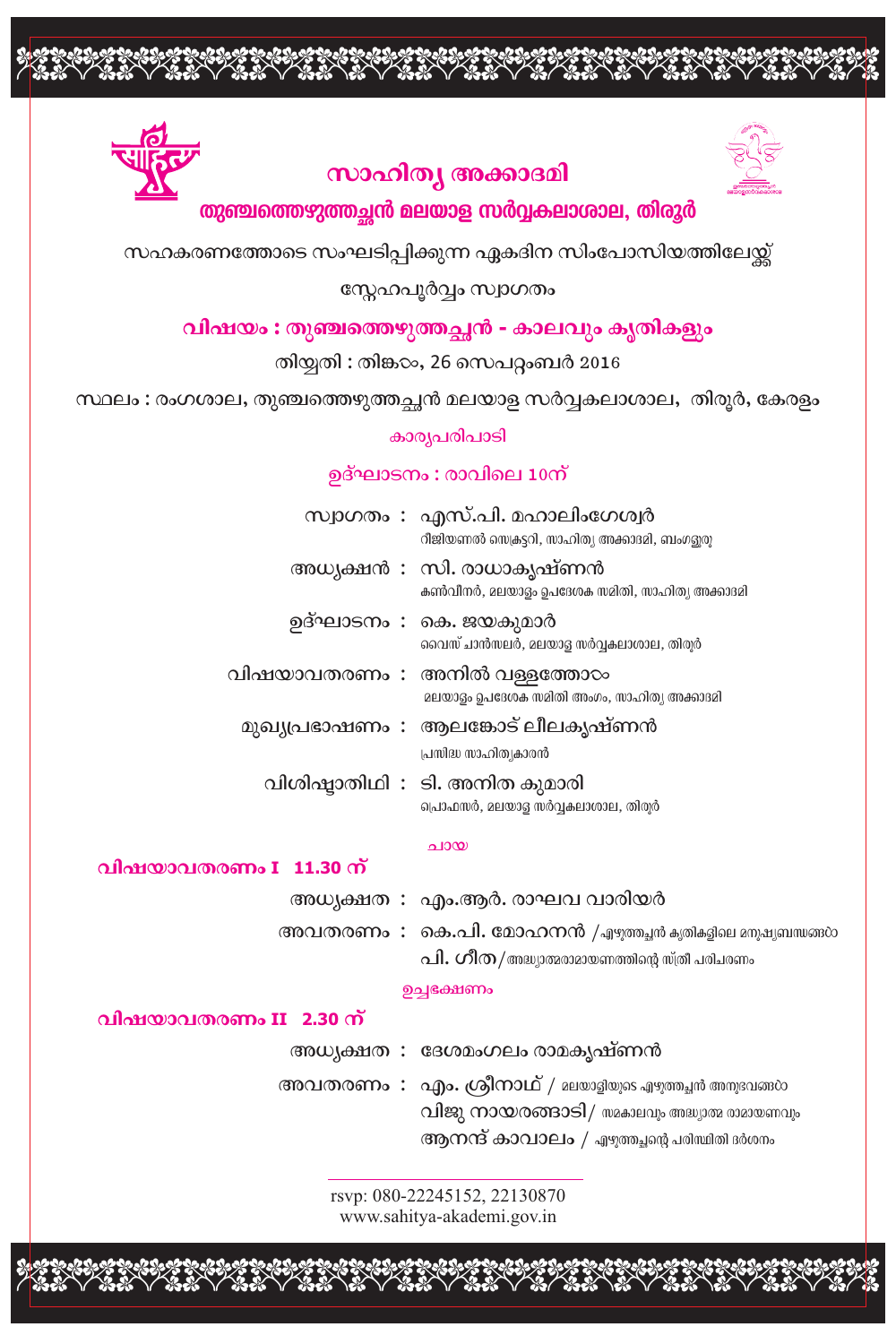# **Symposium on Thunchath Ezhuthachan : Time and Works**

Monday, 26 September 2016 at 10 a.m.

Venue : Auditorium, Thunchath Ezhuthachan Malayalam University, Tirur, Kerala



### **S A H I T Y A A K A D E M I** Southern Regional Office Central College Campus Dr. B.R. Ambedkar Veedhi Bengaluru - 560 001 Phone : 080-2224 5152 / 2213 0870 email : sa.bengaluru@gmail.com www.sahitya-akademi.gov.in